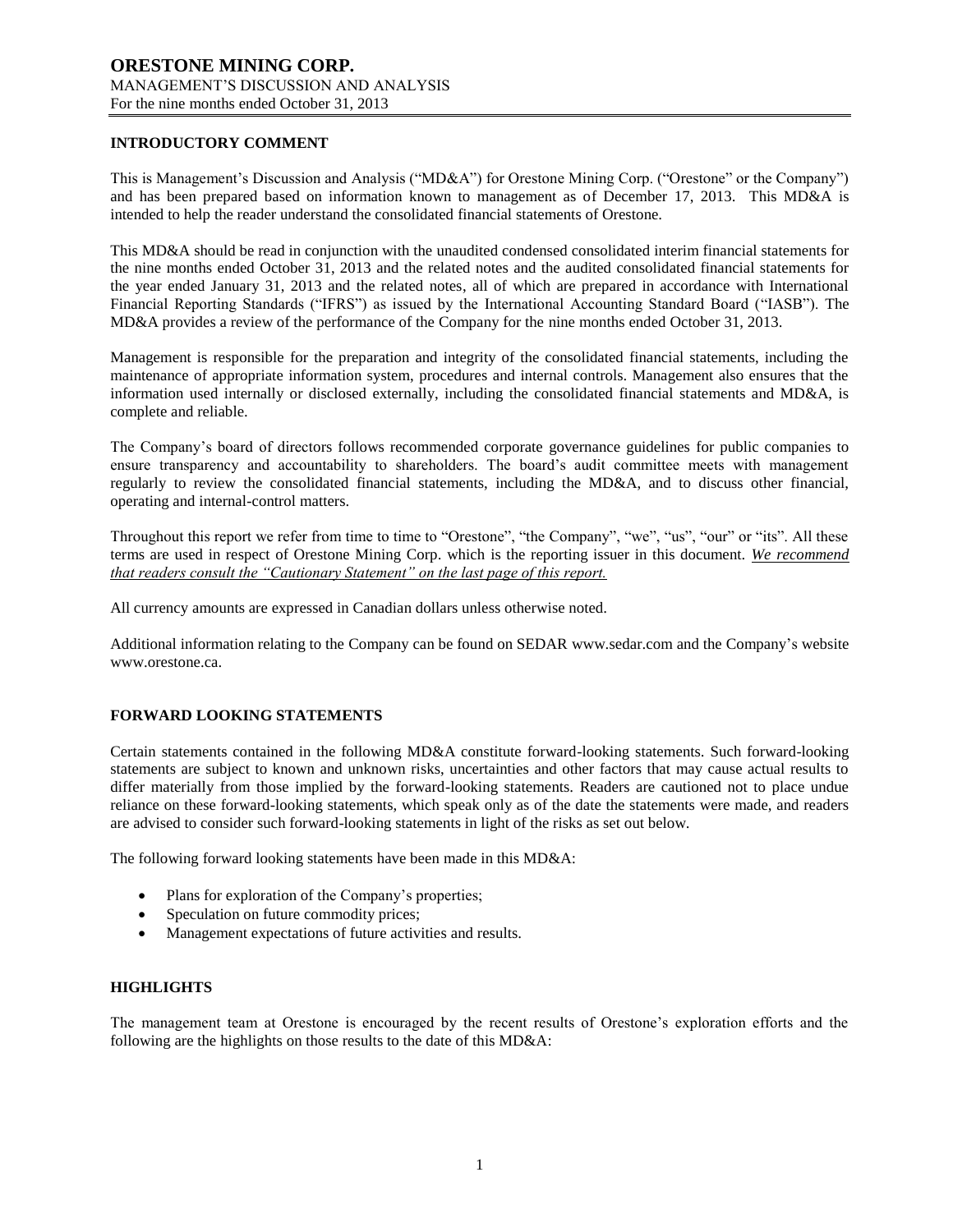- The Company has discovered and advanced a large gold/copper porphyry system in B.C., Canada during drilling campaigns completed in 2011, 2012 and 2013 on the 100% owned Captain Project in B.C., Canada.
- The Company announced results of the ground magnetic survey at the Captain Project that confirmed the correlation of magnetic alteration and gold-copper mineralization intersected in drilling.
- The Company has 75 line kilometers of geophysics and 58 drill sites approved on the Captain Project by the BC Ministry of Energy and Mines.

### **OUTLOOK**

The Company has planned exploration programs and continues to have field and data reviews of all its properties to assist the Company's determination of the best course of action for each of them.

### **DESCRIPTION OF BUSINESS AND OVERALL PERFORMANCE**

Orestone Mining Corp. is a mineral exploration company incorporated on April 30, 2007 and subsequently listed on the TSX Venture Exchange under the trading symbol "ORS" on March 11, 2008. To date the Company has focused on gold and copper/gold projects in the Quesnel Terrane of British Columbia.

The Company actively evaluates potential joint ventures, mergers, and acquisitions in search of opportunities to acquire significant new mineral properties.

During the nine months ended October 31, 2013, the Company continued to carefully manage its cash and corporate overhead and completed a non-brokered private placement to fund its summer 2013 drilling program in the Captain property.

#### **RESULTS OF OPERATIONS - MINERAL PROPERTIES**

To best understand Orestone's financial results, it is important to gain an appreciation for the significant events, transactions and activities which occurred on its mineral properties during and subsequent to the reporting period. These are summarized below.

#### **Captain Property**

Orestone owns 100% of the 41,659 hectare land position royalty free located within the Cariboo and Omineca Mining Divisions. The property is centered about 41 kilometers northeast of Fort St. James in the Nechako Plateau area of north-central British Columbia.

The Captain Property and surrounding lands contain many airborne magnetic-high anomalies on ground previously worked by Placer Dome, Noranda and several junior resource companies during 1989 to 1996. Numerous airborne magnetic-high targets in the Quesnel Terrane are known to be related to underlying intrusions important for their relationship with copper-gold porphyry deposits such as Thompson Creek Metals' Mt. Milligan deposit immediately north of the Captain Property. Induced polarization ("IP") surveys over the airborne magnetic highs are a key method of identifying drill targets on the largely overburden covered Captain Property. Between 2008 and 2010, the Company undertook geochemical sampling, induced polarization and ground magnetic surveys, and limited percussion and diamond drilling. Detailed results are filed on Sedar.

In August, 2011, Orestone completed an IP/Resistivity and ground magnetics survey that consisted of a total of 30 kilometers of survey in six lines spaced 400 meters apart and was designed to expand upon previous geophysical surveys along logging roads. The objective of the survey was to better define the potential for copper-gold sulphide mineralization in the area surrounding diamond drill hole 09-05 which encountered potassic-altered volcanic and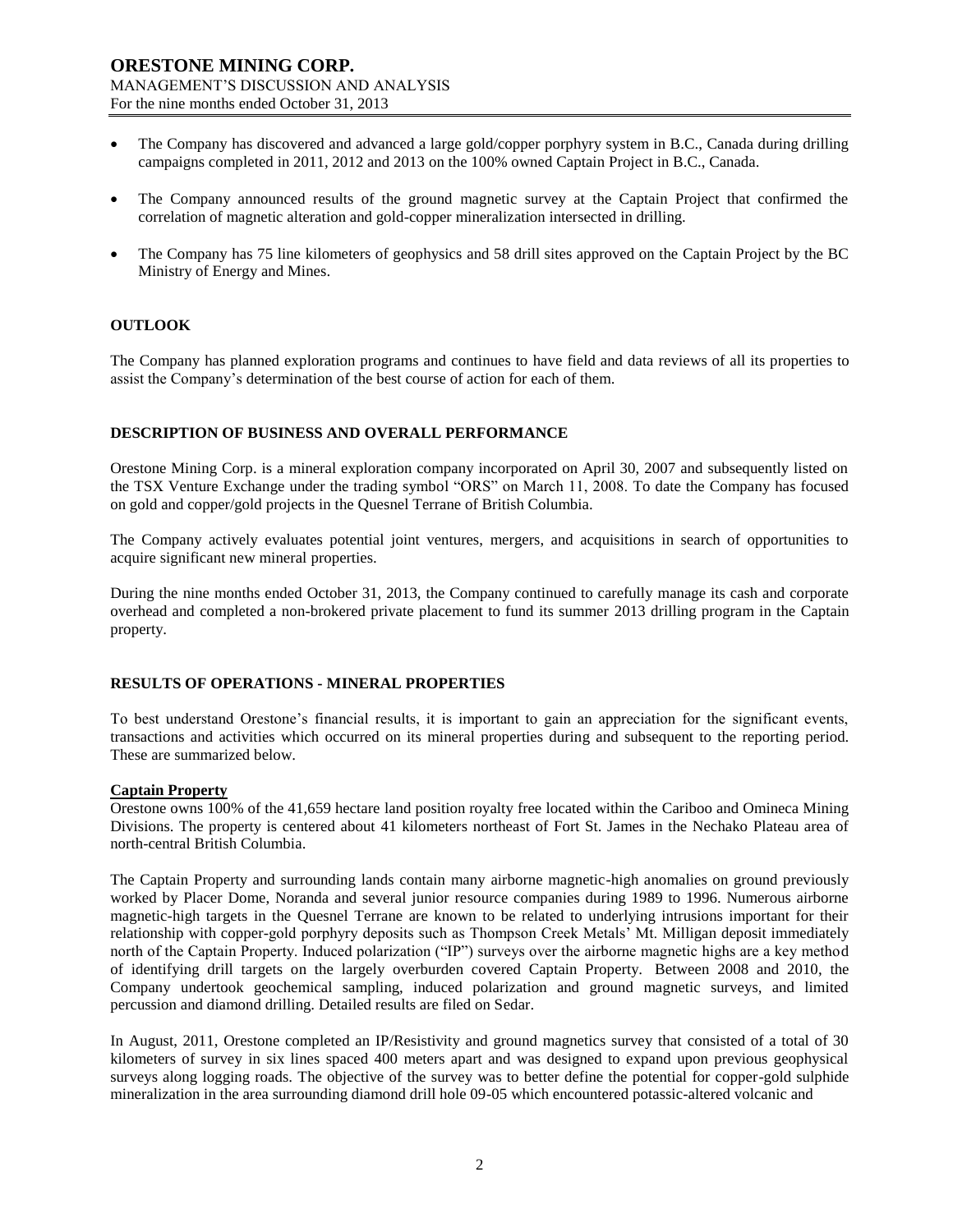## **ORESTONE MINING CORP.** MANAGEMENT'S DISCUSSION AND ANALYSIS

For the nine months ended October 31, 2013

intrusive rocks. This vertical drill hole reached a depth of 137 meters with the last 3.1 meters encountering mineralized breccia grading 0.21 per cent copper and 0.35 grams per tonne ( $g/t$ ) gold.

The results of the survey completed by Peter E. Walcott & Associates show three separate IP chargeability anomalies that flank magnetic high anomalies. The IP anomalies have widths of 1,000 meters or more that remain open, thus have yet to be fully outlined. The principal IP chargeability anomaly in the central portion of the survey area currently measures 1,000 meters by more than 4,000 meters and corresponds with a resistivity high. This coincident chargeability and resistivity high area is located on the western flank of a magnetic high interpreted to be a magnetitebearing intrusive measuring 1,000 to 2,000 meters wide and in excess of five kilometers in strike length. This geophysical signature covering the central IP/resistivity high target on the Captain project is similar in nature to the geophysical signature of the MBX copper-gold deposit at Mt. Milligan. The geophysical report by Peter E. Walcott & Associates also recommends additional work to define anomalies that are located to the east and west of the current grid area.

In December of 2011, the Company initiated a diamond drilling program that was completed in January 2012. The drill program consisted of 4 holes totaling 1,275 meters with the objectives to test the previously described anomalies. Overburden depth from all the drill holes was relatively uniform, averaging 45 meters, which is consistent with overburden depth from the previous drill hole 09-05 The best results from the drilling are found in drill hole C11-01 that consisted of 0.23 g/t gold and 0.03% copper over 87 meters that included 0.298 g/t gold and 0.09% copper over 43 meters.

The drill program was successful in confirming the presence of copper and gold mineralization within a sequence of altered rocks consistent with that found in economic copper-gold porphyry systems. To confirm the presence of favorable alteration, a suite of samples from three holes were sent out for petrographic analysis. The results of this study support the Company`s interpretation that the alteration pattern from the drilling is indicating potential for economic mineralization and that more drilling is warranted.

In the fourth quarter of 2012, the Company completed 912.8 metres of diamond drilling in three holes in the East Mag or Admiral Target Area.

Vertical Hole C12-05 located 100 meters west of C11-01 was drilled to depth of 550.17 metres. The hole intersected bedrock at 63.7m; from 63.7m-150m sericite-carbonate altered volcanic rocks with 1-5% pyrite and minor chalcopyrite (copper mineral) were intersected; from 150m-550m moderate to strong potassic feldspar-actinolitebiotite and sericite-carbonate altered volcanics and monzonite porphyry dykes with finely disseminated magnetitepyrite-chalcopyrite and blebby chalcopyrite and finely disseminated chalcopyrite in potassic feldspar altered veins and flooded zones. Magnetite is disseminated throughout and is associated with zones of pervasive, felted secondary actinolite-biotite. The above described four hundred meter mineralized intercept of finely disseminated and locally coarse blebby chalcopyrite increases in intensity down hole and remains open at depth.

Hole C12-05 returned two significant intervals of strong gold mineralization; the upper zone grading 0.65 g/t gold and 0.06% copper (on an uncut basis) over 118.8 meters and the lower zone grading 0.41 g/t gold and 0.07% copper (on an uncut basis) over 164.6 meters. The mineralization in hole C12-05 remains open to depth and analytical results are tabled below.

| <b>Hole C12-05</b> | From/To     | Length   | Copper    | Gold        |
|--------------------|-------------|----------|-----------|-------------|
|                    | (meters)    | (meters) | (percent) | grams/tonne |
| <b>Upper</b> zone  | 88.1-206.9  | 118.8    | 0.06      | 0.65        |
| Incl.              | 152.1-161.2 | 9.1      | 0.27      | 6.46        |
| Lower zone         | 377.6-542.2 | 164.6    | 0.07      | 0.41        |
| Incl.              | 499.5-505.6 | 6.1      | 0.51      | 4.45        |
| Upper zone*        | 88.1-206.9  | 118.8    | 0.06      | 0.30        |
| Lower zone*        | 377.6-542.2 | 164.6    | 0.07      | 0.32        |

\*High Gold Values Cut to 1.6 g/t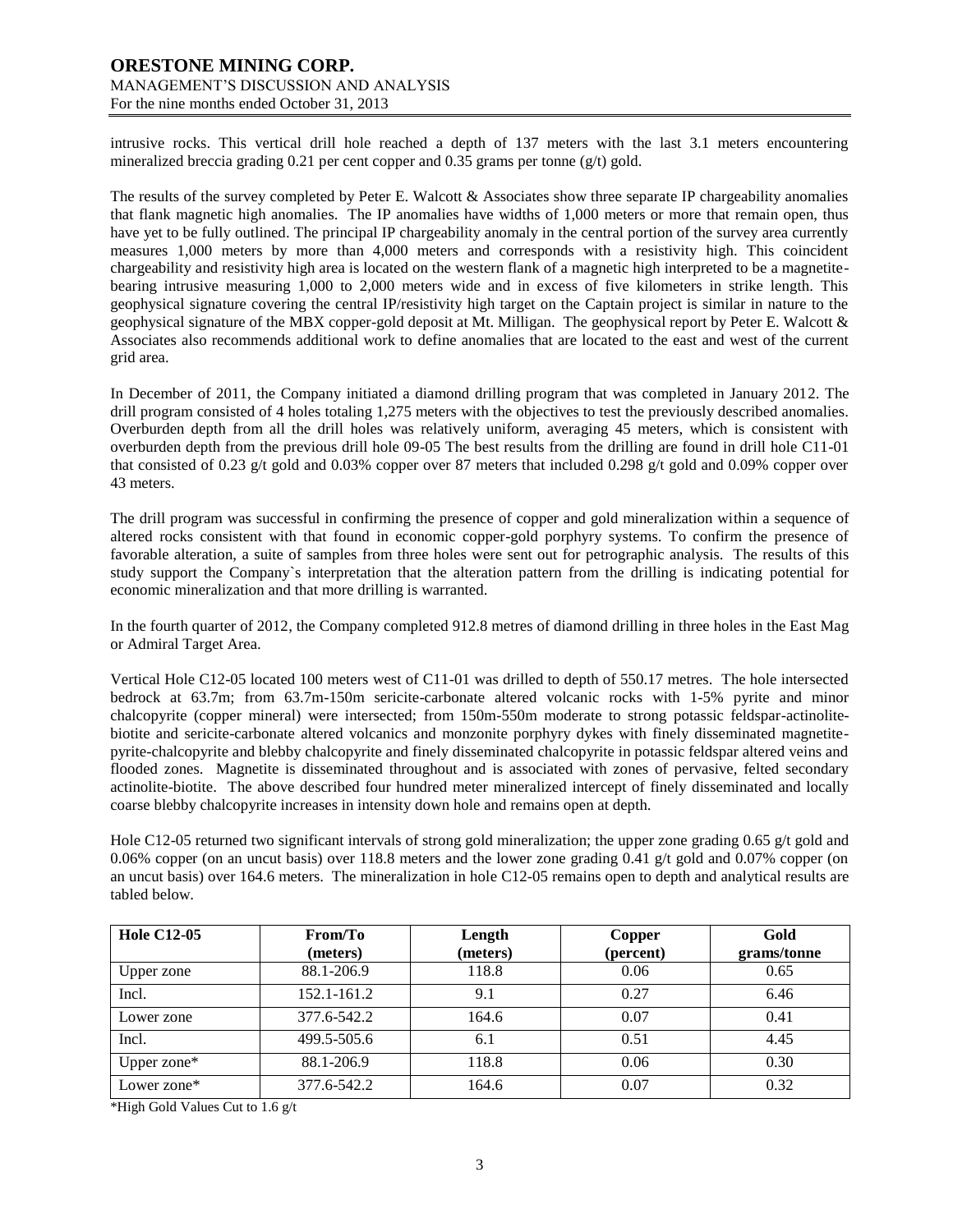In January of 2013, the Company conducted a detailed 130 kilometer ground magnetic survey that was completed in February 2013. The magnetic survey was designed to define the magnetic anomaly within the area of the recent drill discovery of significant gold/copper mineralization.

This magnetic survey was successful in in identifying new magnetic anomalies. Drilling conducted in late 2012 intercepted disseminated gold-copper mineralization associated with magnetic monzonite dyke swarms and strong potassic alteration conforming to the classic alkalic porphyry model. The data generated from the magnetic survey has defined the size and shape of the magnetic targets which are also related to moderate IP chargeability highs in excess of 10mV/V (millivolts/volts). Combined, this data has defined compelling drill targets which will allow future drilling efforts to focus on the magnetite/gold association.

The survey on the West Mag target area outlined three large magnetic highs over a northwesterly trending area measuring 2500m x 5000m, the largest and most significant, T9 measures 1000m x 4000m with a northwesterly strike length. These large targets lay four kilometeres to the west of the Admiral target. It is believed they represent magnetite-potassic alteration and magnetic monzonite intrusives.

In July 2013, the Company completed a drilling campaign that consisted of three diamond drill holes totaling 642 meters. Holes C13-01 and C13-02 were drilled 400 metres respectively NW and SE of significant potassic alteration and copper gold mineralization intersected in previous holes C12-05 and C11-01. Hole C13-03 was drilled in the center of the Admiral target, a large magnetic high measuring 1000 metres by 1500 metres located 800 metres north of holes C12-05 and C11-01.

Hole C13-03 intersected an unaltered and un-mineralized post mineral alkalic gabbro dyke from the bedrock contact at 78.9m to 280.0m. At a depth of 204.9m to 207.9m a xenolith fragment of highly potassic-sericite altered monzonite porphyry was intersected which assays 0.226% copper and 1.90 g/t gold over three metres. The post mineral dyke is situated in the centre of the magnetic high and it is interpreted to measure  $50 - 100$  metres in thickness and 1000 meters in strike length and the xenolith fragment or rafted block is thought to have been transported from immediate adjacent rocks.

Hole 13-02 was drilled at an Azimuth of -70 NE across a strong magnetic anomaly and intersected two sections of potassic-sericite altered volcanic and monzonite dykes separated by a section of post mineral andesite dykes. The first mineralized and altered dyke was intersected from 32.4m to 66.4m for an interval of 34m with an average grade of 0.073% copper and 0.20 g/t gold while the second altered and mineralized dyke was intersected from 121.3m to 170.1m for an interval of 48.8m with an average grade of 0.055% copper and 0.35 g/t gold.

Hole C13-01 intersected intensely quartz-sericite-pyrite altered volcanics on the south margin of the Admiral target averaging 183 ppm Cu and 52 ppb Au.

The Company now has all permits in place to facilitate 75 line kilometers of geophysics with 58 sites approved for drilling.

### **Todd Property**

The Company holds a 51% interest in the Todd Creek property which is comprised of approximately 12,222 hectares of mineral claims.

The Todd Creek property is located in northwest British Columbia, approximately 35 kilometers northeast of the town of Stewart. The property is within the Jurassic Hazelton, similar to the geological environment that hosts several large and significant mineral deposits. These deposits include the Granduc Mine (historic producer), Eskay Creek Mine (historic producer) and Kerr-Sulphurets-Mitchell deposit. The Company believes that the Todd property has the potential to host significant mineral deposits of a type consistent with the other known deposits in the district.

On April 30, 2010, Orestone signed the Todd Creek Joint Venture Agreement with Goldeye Explorations Limited and Polar Star Mining Corporation and became the Manager of the Joint Venture, in which the Company holds a 51% interest, acquired through the purchase of Intuitive Exploration Inc. ("Intuitive"). The Company completed the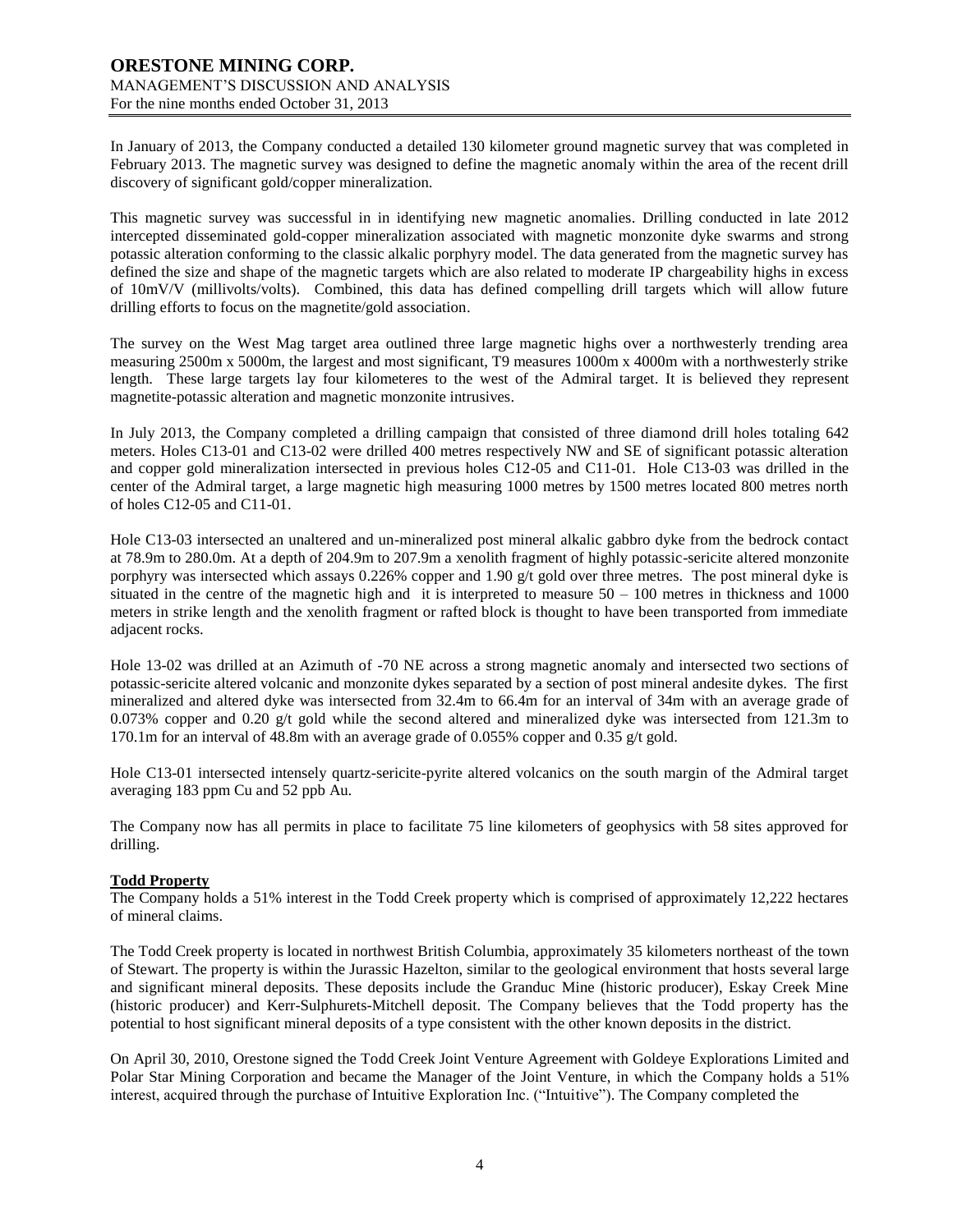### **ORESTONE MINING CORP.** MANAGEMENT'S DISCUSSION AND ANALYSIS For the nine months ended October 31, 2013

acquisition with Intuitive on June 3, 2010 by way of a share exchange. As of June 3, 2010 Intuitive was the Company's wholly-owned subsidiary and the Company is the parent of Intuitive. The principle asset of Intuitive is the 51% ownership in the Todd Creek Venture. Under the Todd Creek option agreement, the Company earned its 51% interest in the Todd Property by making payments on the property aggregating \$180,000, issuing 170,000 shares and by incurring expenses related to the Todd Creek Property aggregating \$2,500,000. Geofine has a net smelter return royalty in the amount of 2.5%. The Todd Creek Joint Venture pays a \$25,000 advance on the above royalty to Geofine every November.

Dr. Mark Fedikow of Mount Morgan Resources Ltd. completed a NI 43-101 technical report on the Todd Property and the Todd Creek Report has been filed on SEDAR at [www.sedar.com.](http://www.sedar.com/) The author of the Todd Creek Report, Dr. Fedikow, is an independent Qualified Person under NI 43-101.

### **LaForce Property**

The 100% owned LaForce Project consists of 47 square kilometers located just east of Aurico Gold's Kemess coppergold mine in northern British Columbia.

In September 2011 the Company completed surface exploration that consisted of channel sampling across the area where previous outcrop sampling had returned a gold value of 17.7 g/t over 5.0 meters, and channel sampling along the 900 meter strike length of the interpreted structural zone that hosts gold mineralization. This sampling did show results anomalous in gold but did not confirm the grades that resulted from previous sampling.

The program was cut short due to bad weather that limited accessibility.

On February 1, 2012 a number of claims that were part of the La Force property were allowed to expire. On February 1, 2013 all remaining claims expired.

### **QUALIFIED PERSON**

The technical information reported in this MD&A has been reviewed and approved by Mr. Ross Zawada P. Geo., the Company's Exploration Manager. Mr. Zawada is a Professional Geoscientist and member of the Professional Engineers and Geoscientist Association of British Columbia (APGEBC) and a qualified person as defined by NI 43- 101.

### **IMPAIRMENT OF LONG-LIVED ASSETS**

The Company completed an impairment analysis as at October 31, 2013, which considered the indicators of impairment in accordance with IFRS 6, "Exploration for and Evaluation of Mineral Resources," and IAS 36, "Impairment of Assets". Management concluded that no impairment charge was required because:

- there have been no significant changes in the legal factors or climate that affects the value of the properties;
- all property rights remain in good standing;
- there have been no significant changes in the projections for the properties;
- exploration results continue to be positive;
- the Company intends to continue its exploration and development plans on its properties.

### **RISKS AND UNCERTAINTIES**

Below are some of the risks and uncertainties that the Company faces.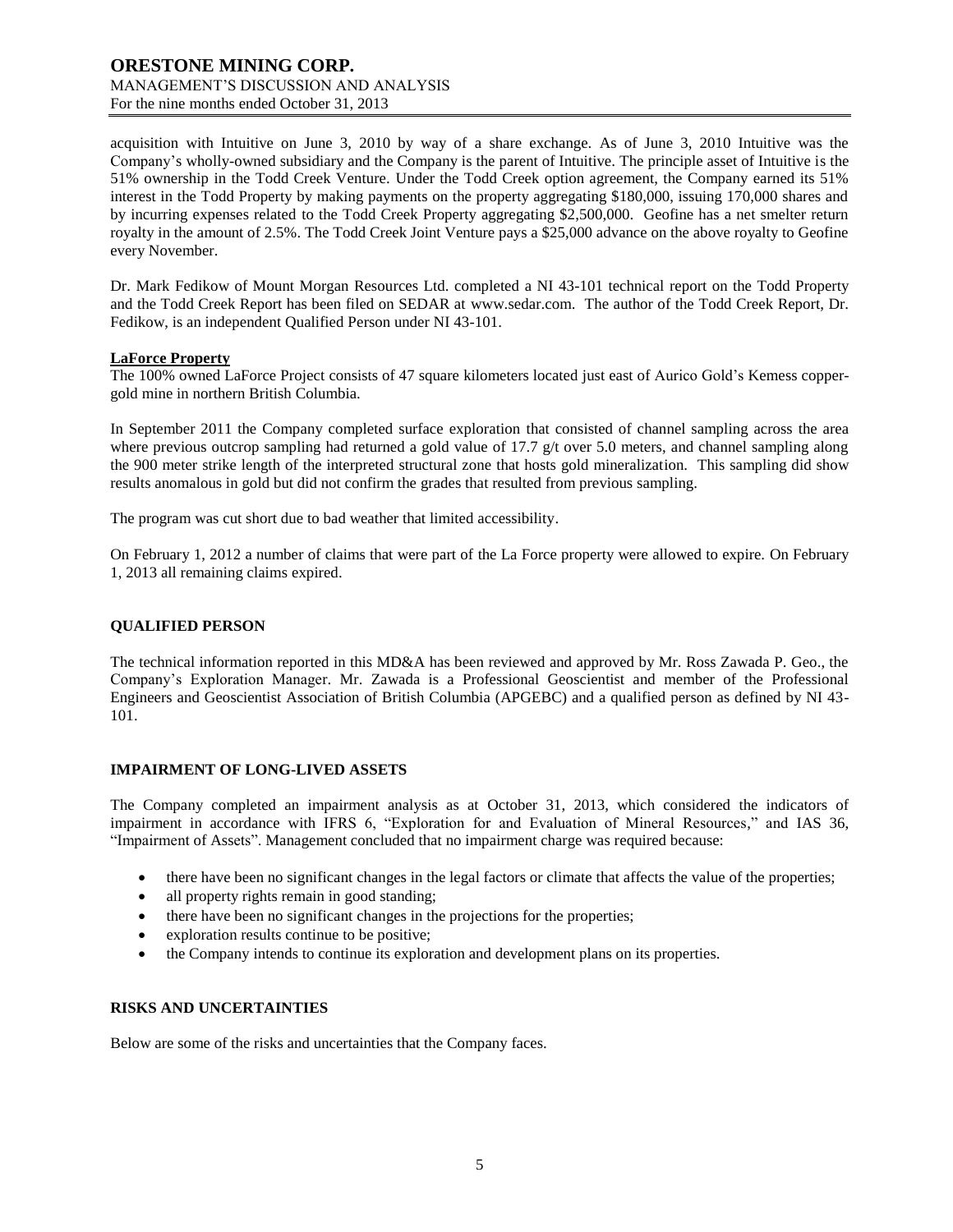### *Industry*

The Company is engaged in the exploration of mineral properties, an inherently risky business. There is no assurance that a mineral deposit will ever be discovered and economically produced. Most exploration projects do not result in the discovery of commercially mineable ore deposits. If market conditions make financings difficult, it may be difficult for the Company to find joint venture partners. The Company may be unsuccessful in identifying and acquiring projects of merit.

### *Mineral resource estimates*

The estimation of reserves and mineralization is a subjective process and the accuracy of any such estimates is a function of the quality of available data and of engineering and geological interpretation and judgment. No assurances can be given that the volume and grade of reserves recovered and rates of production will not be less than anticipated.

### *Gold and metal prices*

The price of gold is affected by numerous factors including central bank sales, producer hedging activities, the relative exchange rate of the U.S. dollar with other major currencies, supply and demand, political, economic conditions and production levels. In addition, the price of gold has been volatile over short periods of time due to speculative activities. The prices of other metals and mineral products that the Company may explore have the same or similar price risk factors.

### *Cash flows and additional funding requirements*

The Company currently has no revenue from operations. If any of its exploration programs are successful and optionees of properties complete their earn-in, the Company would have to provide its share of ongoing exploration and development costs in order to maintain its interest or be reduced in interest or to a royalty interest. Additional capital would be required to put a property into commercial production. The sources of funds currently available to the Company are equity capital or the offering of an interest in its projects to another party. Current economic conditions have limited the Company's ability to access financing through equity markets and this has created significant uncertainty as to the Company's ability to fund ongoing operations for the next operating period.

#### *Environmental*

The Company's exploration and development activities are subject to extensive laws and regulations governing environment protection. The Company is also subject to various reclamation-related conditions. Although the Company closely follows and believes it is operating in compliance with all applicable environmental regulations, there can be no assurance that all future requirements will be obtainable on reasonable terms. Failure to comply may result in enforcement actions causing operations to cease or be curtailed and may include corrective measures requiring capital expenditures. Intense lobbying over environmental concerns by NGOs has caused some governments to cancel or restrict development of mining projects. Current publicized concern over climate change may lead to carbon taxes, requirements for carbon offset purchases or new regulation. The costs or likelihood of such potential issues to the Company cannot be estimated at this time.

#### *Laws and regulations*

The Company's exploration activities are subject to extensive federal, provincial, state and local laws and regulations governing prospecting, development, production, exports, taxes, labour standards, occupational health and safety, mine safety and other matters in all the jurisdictions in which it operates. These laws and regulations are subject to change, can become more stringent and compliance can therefore become more costly. The Company applies the expertise of its management, advisors, employees and contractors to ensure compliance with current laws.

### *Title to mineral properties*

While the Company has investigated title to its mineral properties, this should not be construed as a guarantee of title. The properties may be subject to prior unregistered agreements or transfers and title may be affected by undetected defects. Unresolved native land claim issues in Canada may affect its properties in this jurisdiction in the future.

### *Possible dilution to present and prospective shareholders*

The Company's plan of operation, in part, contemplates the financing of its business by the issuance of securities and possibly, incurring debt. Any transaction involving the issuance of previously authorized but unissued shares of common stock, or securities convertible into common stock, would result in dilution, possibly substantial, to present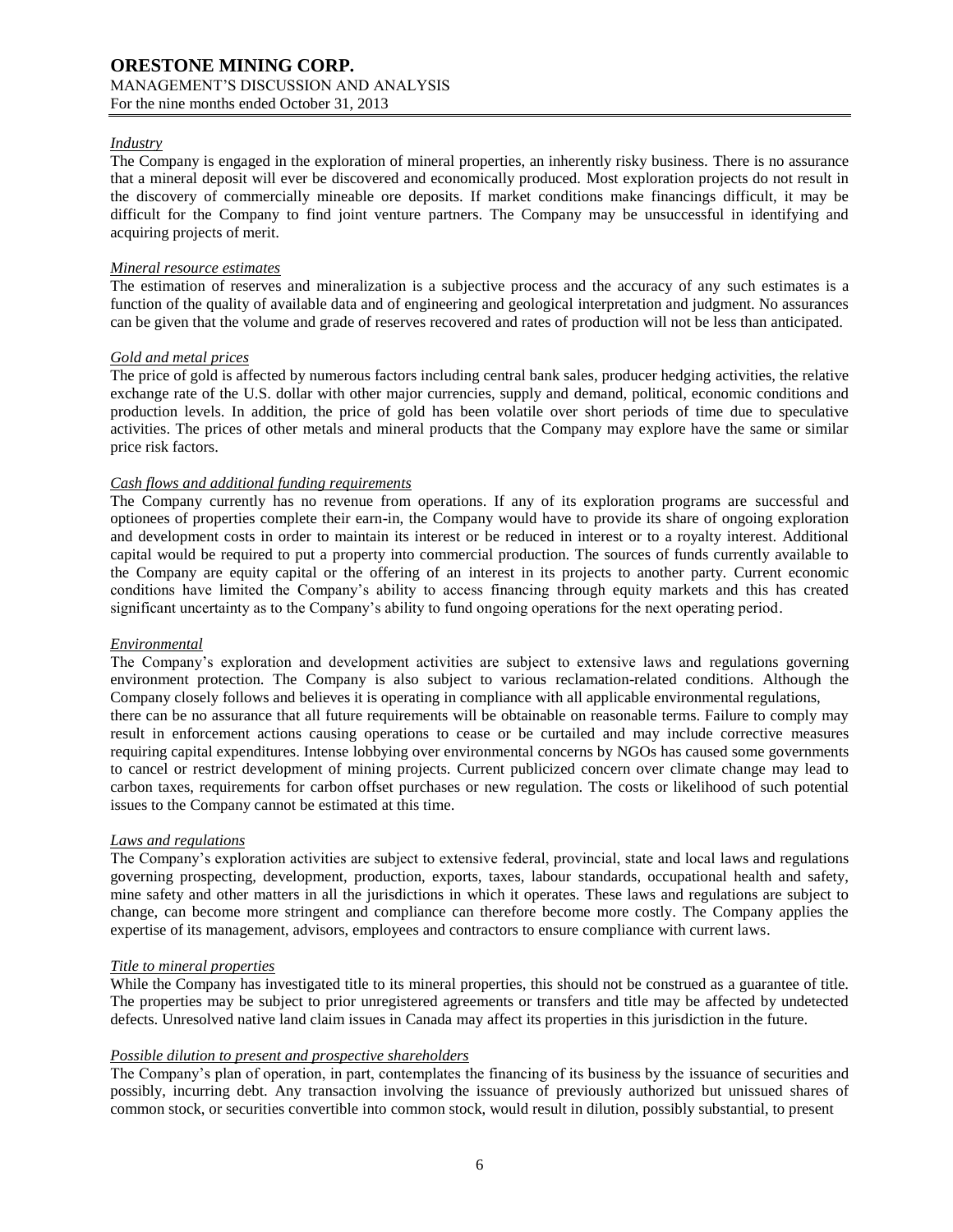### **ORESTONE MINING CORP.** MANAGEMENT'S DISCUSSION AND ANALYSIS For the nine months ended October 31, 2013

and prospective holders of common stock. The Company may seek joint venture partners to fund in whole or in part exploration projects. This dilutes the Company's interest in properties. This dilution is undertaken to spread or minimize the risk and to expose the Company to more exploration plays. However, it means that any increased market capitalization or profit that might result from a possible discovery would be shared with the joint venture partner. There is no guarantee that the Company can find a joint venture partner for any property.

### *Material risk of dilution presented by large number of outstanding share purchase options and warrants*

At October 31, 2013, there were 3,348,750 stock options outstanding. Directors and officers hold 2,362,000 of the options and 986,750 are held by employees and consultants of the Company. At October 31, 2013, there were 889,705 outstanding warrants with expiry date of June 20, 2014.

#### *Trading volume*

The relatively low trading volume of the Company's shares reduces the liquidity of an investment in its shares.

### *Volatility of share price*

Market prices for shares of early stage companies are often volatile. Factors such as announcements of mineral discoveries or discouraging exploration results, changes in financial results, and other factors could have a significant effect on share price.

### *Competition*

There is competition from other mining exploration companies with operations similar to the Company's. Many of the companies with which it competes have operations and financial strength greater than the Company's.

#### *Dependence on management*

The Company depends heavily on the business and technical expertise of its management.

#### *Conflict of interest*

Some of the Company's directors and officers are directors and officers of other natural resource or mining-related companies. These associations may give rise from time to time to conflicts of interest. As a result of such conflict, the Company may miss the opportunity to participate in certain transactions.

### **SUMMARY OF SELECTED ANNUAL FINANCIAL INFORMATION**

|                                                                         | Year ended<br>January 31, 2013 | Year ended<br>January 31, 2012 | Year ended<br>January 31, 2011 |
|-------------------------------------------------------------------------|--------------------------------|--------------------------------|--------------------------------|
|                                                                         | Under IFRS                     | Under IFRS                     | <b>Under IFRS</b>              |
|                                                                         | \$                             | \$                             | \$                             |
| Net sales / total revenues                                              |                                |                                |                                |
| Income (loss) before discontinued operations and<br>extraordinary items | (639,240)                      | (913,700)                      | (461,765)                      |
| Per share basis                                                         | (0.03)                         | (0.02)                         | (0.01)                         |
| Diluted per share basis                                                 | (0.03)                         | (0.02)                         | (0.01)                         |
| Net income or loss, total                                               | (639,240)                      | (913,700)                      | (461,765)                      |
| Per share basis                                                         | (0.03)                         | (0.02)                         | (0.01)                         |
| Diluted per share basis                                                 | (0.03)                         | (0.02)                         | (0.01)                         |
| Total assets                                                            | 4,942,130                      | 3,689,866                      | 3,048,235                      |
| Total long-term financial liabilities                                   |                                |                                |                                |
| Cash dividends declared per share                                       |                                |                                |                                |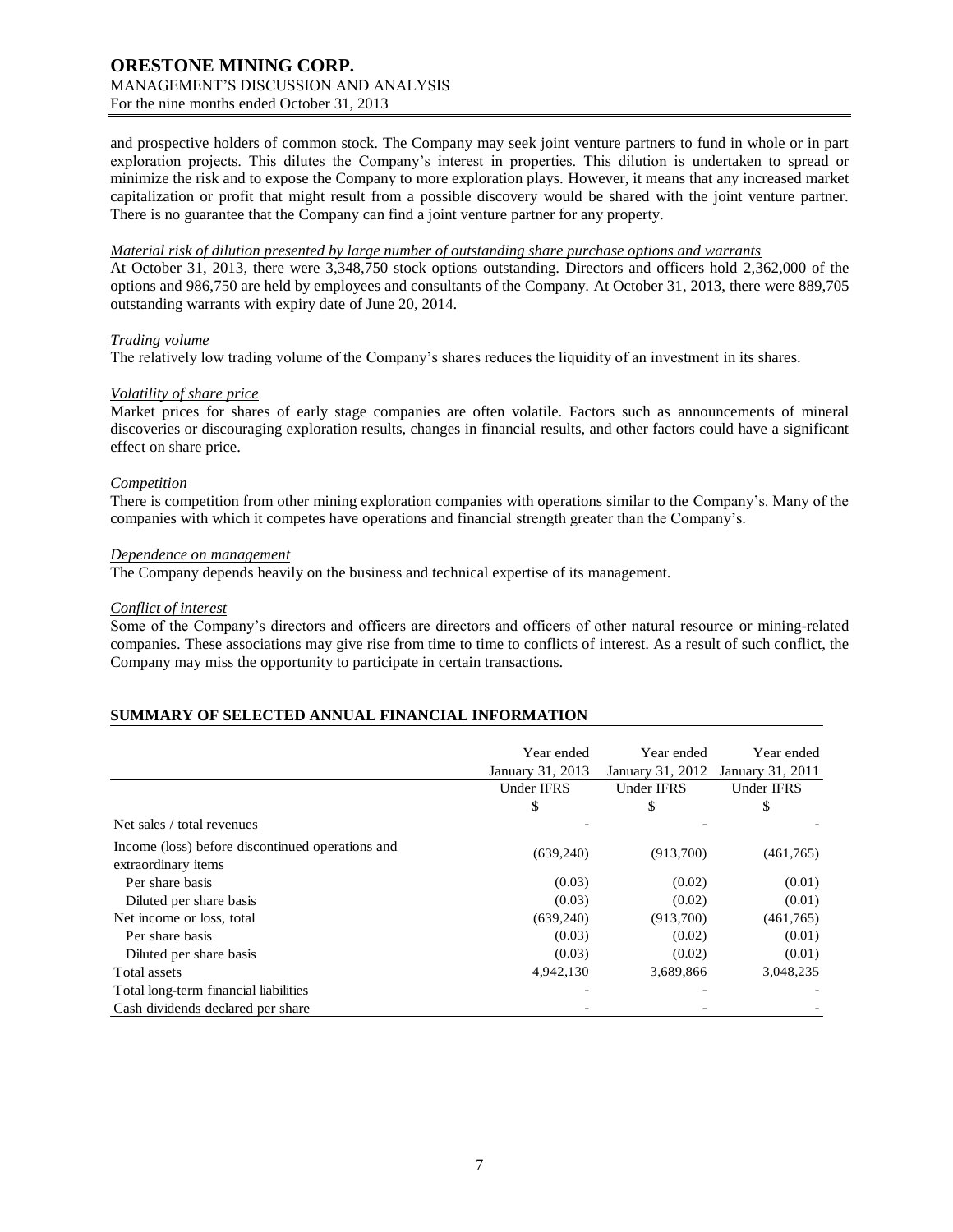# **ORESTONE MINING CORP.**

# MANAGEMENT'S DISCUSSION AND ANALYSIS

For the nine months ended October 31, 2013

| Fiscal quarter ended         | Revenues <sup>*</sup><br>\$                                                          | <b>Net</b><br>income $(\text{loss})^{**}$ | Loss per share<br>from continuing<br>operations<br>S | <b>Net</b><br>comprehensive<br>income (loss) | <b>Net</b><br>income (loss)<br>per share |
|------------------------------|--------------------------------------------------------------------------------------|-------------------------------------------|------------------------------------------------------|----------------------------------------------|------------------------------------------|
| $31-Oct-13$                  | Nil                                                                                  | (118, 423)                                | (0.00)                                               | (116,318)                                    | (0.00)                                   |
| $31 -$ Jul $-13$             | Nil                                                                                  | (155, 204)                                | (0.00)                                               | (151, 775)                                   | (0.00)                                   |
| 30-Apr-13                    | Nil                                                                                  | (222, 985)                                | (0.01)                                               | (220,769)                                    | (0.01)                                   |
| $31$ -Jan-13                 | Nil                                                                                  | (326, 356)                                | (0.01)                                               | (233, 537)                                   | (0.01)                                   |
| $31-Oct-12$                  | Nil                                                                                  | (109, 631)                                | (0.00)                                               | (112,015)                                    | (0.00)                                   |
| $31$ -Jul-12                 | Nil                                                                                  | (114, 919)                                | (0.00)                                               | (114, 919)                                   | (0.00)                                   |
| $30$ -Apr-12                 | Nil                                                                                  | (178, 769)                                | (0.00)                                               | (178, 769)                                   | (0.00)                                   |
| $31$ -Jan-12<br>$\mathbf{A}$ | Nil<br>$\mathbf{1}$ $\mathbf{1}$ $\mathbf{1}$ $\mathbf{1}$ $\mathbf{1}$ $\mathbf{1}$ | (352,901)                                 | (0.00)                                               | (352,901)                                    | (0.00)                                   |

### **SUMMARY OF QUARTERLY FINANCIAL INFORMATION**

Revenues exclude interest income.

\*\* Net income (loss) before income taxes.

#### *Results of operation for the three months ended October 31, 2013 compared to the three months ended October 31, 2012:*

For the quarter ended October 31, 2013 the Company recorded a net comprehensive loss of \$116,318 (loss per share - \$0.00) compared to \$109,631 (loss per share - \$0.01) in the third quarter of fiscal 2013.

During the three months ended October 31, 2013, the Company incurred \$118,423 (2012 - \$109,631) in general and administrative expenses, of which \$24,629 (2012 - \$8,258) relates to non-cash share-based payments expense for options vested during the period and non-cash depreciation of \$12 (2012 - \$114). Excluding the non-cash items, the Company's general and administrative expenses amounted to \$93,782 compared to 2012's \$101,259, a decrease of \$7,477. The decrease was primarily due to a decrease in professional fees of \$11,579 due to the decrease in legal, audit and accounting services required, a decrease of \$3,710 in investor relation expenses due to the reduction of attendances to shows and conferences, a decrease of \$3,563 in salaries and benefits due to the reduction of salary paid employees; offset by the increase in office miscellaneous expenses of \$9,671 due to travel and entertainment expenses to raise company awareness, and an increase in management and consulting fees of \$5,000 paid for various industry consulting services. Other administrative expenditures varied over the periods but the overall effect of these variances was not material.

During the three months ended October 31, 2013, the Company had interest income of \$2,105 compared to 2012's \$Nil, an increase of \$2,105. The increase was due to interest earned on cash invested in Guaranteed Investment Certificates (GIC's).

### *Results of operation for the nine months ended October 31, 2013 compared to the nine months ended October 31, 2012:*

For the nine months ended October 31, 2013 the Company recorded a net comprehensive loss of \$488,862 (loss per share - \$0.01) compared to \$403,319 (loss per share - \$0.02) in the nine months ended October 31, 2013.

During the nine months ended October 31, 2013, the Company incurred \$496,612 (2012 - \$403,319) in general and administrative expenses, of which \$146,842 (2012 - \$96,092) relates to non-cash share based expense for options vested during the period and non-cash depreciation of \$36 (2012 - \$453). Excluding the non-cash items, the Company's general and administrative expenses amounted to \$349,734 compared to 2012's \$306,774, and increase of \$42,960. The increase was primarily due to increase in office miscellaneous expenses of \$39,668 due to travel and entertainment expenses to raise company awareness, and increase in project investigation expenses of \$22,007 due to travel expenses for trips to sites with good potential, an increase of \$14,500 in management and consulting fees paid for various industry consulting services; offset by the decrease on professional fees of \$27,105 due to a decrease in legal and audit and tax services required, and a decrease of \$6,957 in salaries and other benefits expenses. Other administrative expenditures varied over the periods but the overall effect of these variances was not material.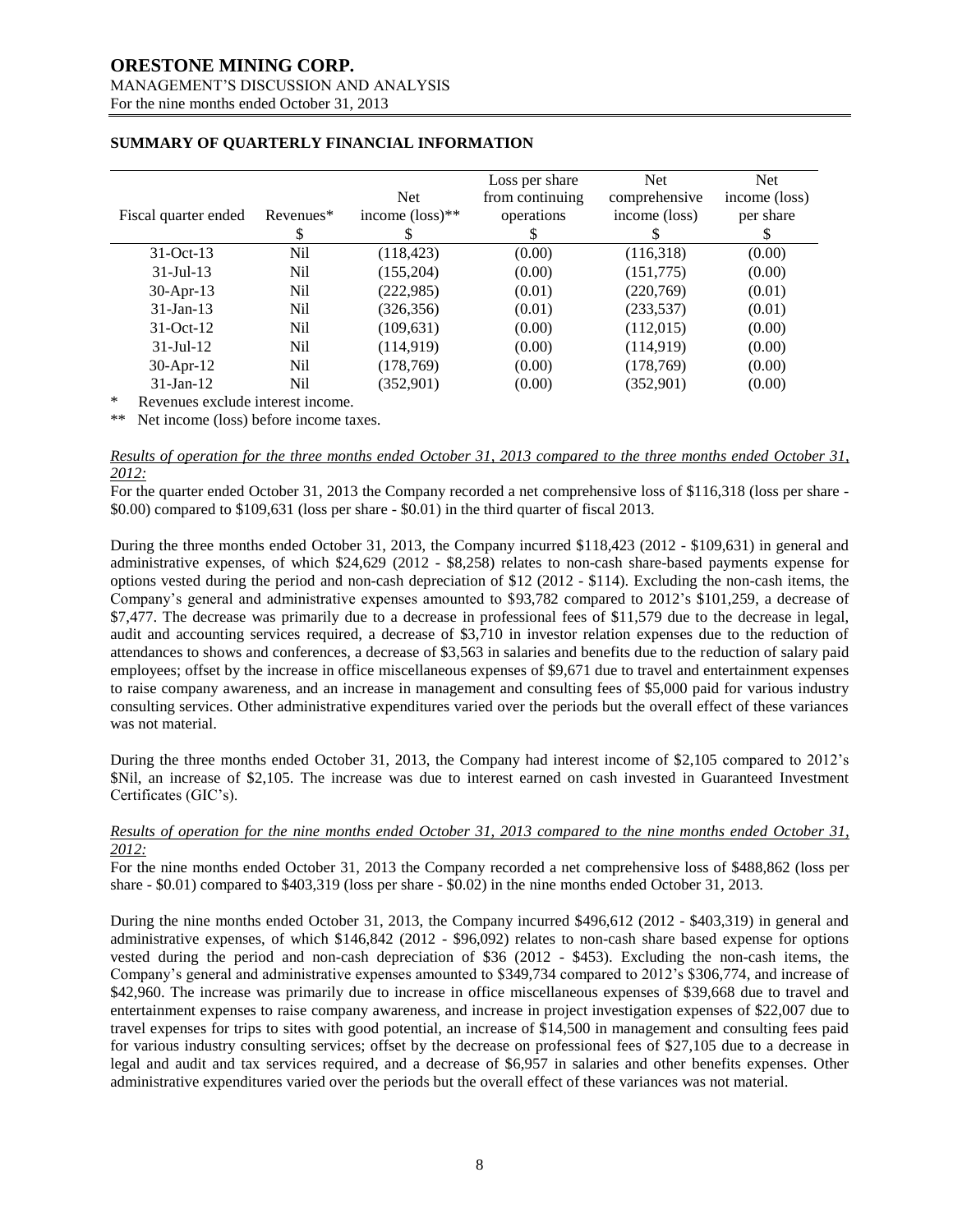During nine months ended October 31, 2013, the Company had interest income of \$7,750 compared to 2012's \$Nil, an increase of \$7,750. The increase was due to interest earned on cash invested in Guaranteed Investment Certificates  $(GIC's)$ .

### **LIQUIDITY AND CAPITAL RESOURCES**

At October 31, 2013, the Company had current assets of \$627,834 and current liabilities of \$41,670 (January 31, 2013 - \$1,393,913 and \$329,248 respectively). Working capital was \$586,164 (January 31, 2013 – working capital of \$1,064,665). Cash totaled \$565,701 as at October 31, 2013, a decrease of \$472,112 from \$1,037,813 as at January 31, 2013. The decrease was a result of (a) \$70,916 (2012 - \$88,856) spent in its operating activities including changes in working capital, and (b) \$549,451 (2012 - \$149,788) spent on the Company's mineral properties and property, plant and equipment; offset by (c) \$148,255 (2012 - \$Nil) net proceeds received from the private placement.

The Company has obligations pursuant to option agreements it has entered into. The Company has no contractual commitments to satisfy these obligations, however it would forfeit any interest it may have earned to that date should it decide not to satisfy these obligations. Detailed terms of those agreements and the obligations are included in the financial statements.

On June 20, 2013, the Company completed a non-brokered private placement for gross proceeds of \$151,250 by issuing 1,779,410 units at \$0.085 per unit (the "Unit"). Each unit comprised of one common share and one-half of one common share purchase warrant. Each whole warrant entitles the holder to purchase one common share of the Company at a price of \$0.14 until June 20, 2014. The warrants were allocated a fair value of \$12,106 using the Black Scholes Option Pricing Model. The assumptions used were a risk-free interest rate of 1.14%, an expected life of one year, annualized volatility of 114%, and a dividend rate of 0%. The Company paid finder's fees of \$1,488 in cash and an aggregate of \$1,507 was also included in share issue costs related to regulatory filing fees. All securities issued are subject to a four-month hold period expiring October 20, 2013.

Management estimates that the current cash position and future cash flows from warrants and options will be sufficient for the Company to carry out its anticipated exploration and operating plans through the end of its fiscal 2014.

There may be circumstances where, for sound business reasons, a reallocation of funds may be necessary in order to the Company to achieve its stated business objectives.

### **OFF BALANCE SHEET ARRANGEMENTS**

The Company has no off-balance sheet arrangements that would potentially affect its operations or financial condition of the Company.

### **OUTSTANDING SHARE DATA**

Common Shares

The authorized share capital of the Company consists of an unlimited number of common shares without par value.

|                  | Number of common shares<br>issued and outstanding | <b>Share Capital Amount</b> |
|------------------|---------------------------------------------------|-----------------------------|
| January 31, 2013 | 35,792,823                                        | \$6,006,679                 |
| October 31, 2013 | 37.572.233                                        | \$6,142,828                 |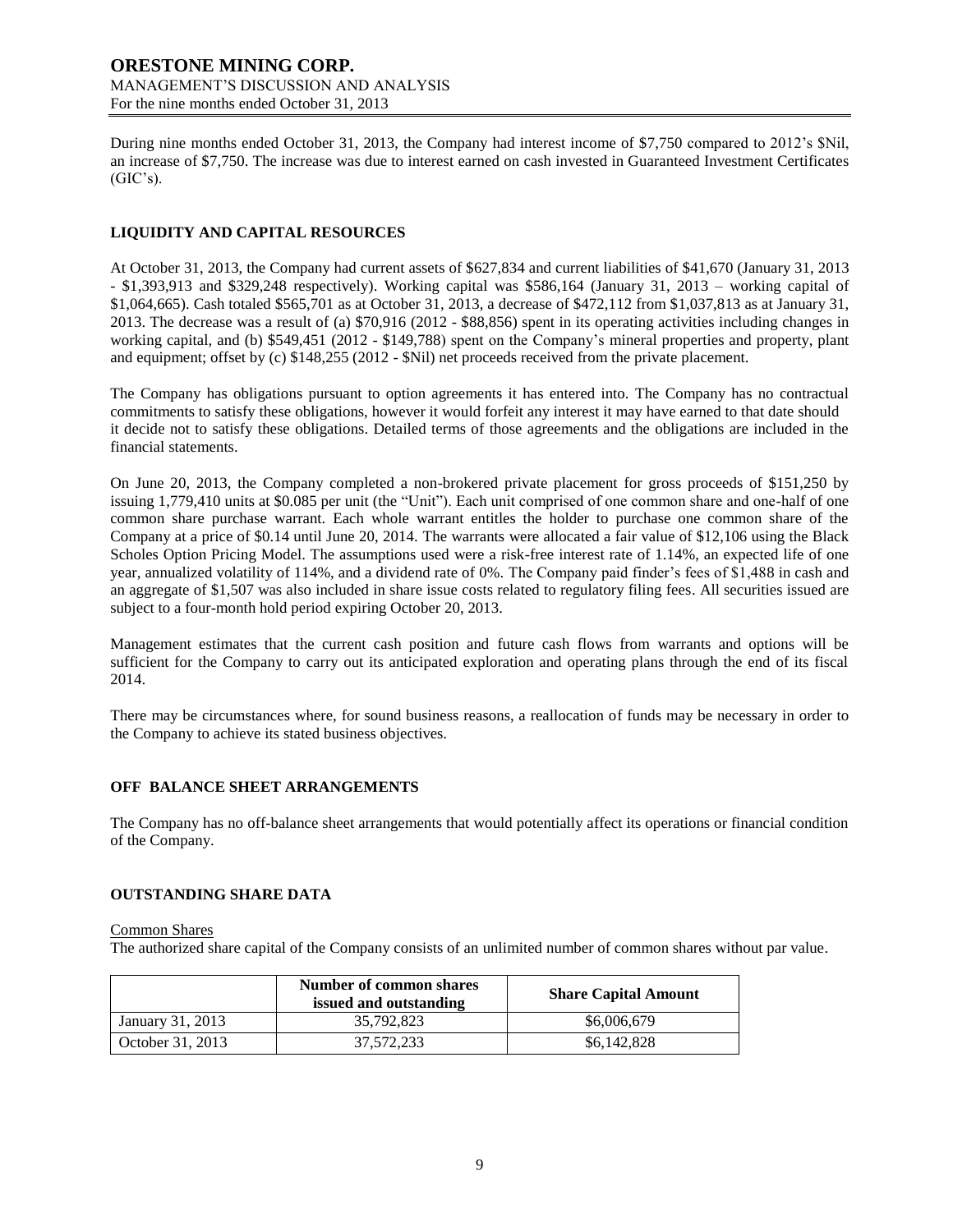### Stock options

The Company has adopted an incentive share option plan for its directors, officers, employees and consultants under which the Company may gran options to acquire a maximum number of common shares equal to 10% of the total issued and outstanding common shares of the Company.

On June 28, 2013, the Company granted directors, officers, employees and consultants of the Company incentive stock options to purchase an aggregate of 625,000 common shares. The options are exercisable until June 28, 2018 at an exercise price of \$0.10 per share.

During the nine months ended October 31, 2013, 363,750 options at exercise prices ranging from \$0.15 to \$0.80 expired unexercised. As at October 31, 2013, the Company had a total of 3,348,750 options outstanding with exercise prices ranging from \$0.10 to \$0.60, expiring between January 12, 2015 and June 28, 2018. If all the remaining outstanding options were exercised, the Company's available cash would increase by \$605,625.

As at October 31, 2013 a total of 3,348,750 stock options were outstanding as follows:

| Number of<br>shares | Exercise<br>price $(\$)$ | Expiry date        |
|---------------------|--------------------------|--------------------|
| 50,000              | 0.60                     | January 12, 2015   |
| 368,750             | 0.42                     | September 8, 2016  |
| 50,000              | 0.40                     | September 29, 2016 |
| 2,255,000           | 0.15                     | October 26, 2017   |
| 625,000             | 0.10                     | June 28, 2018      |
| 3,348,750           |                          |                    |

Warrants

As at October 31, 2013, a total of 889,705 share purchase warrants were outstanding as follows:

*Warrants*

| Number of | Exercise     |                    |
|-----------|--------------|--------------------|
| Warrants  | Price $(\$)$ | <b>Expiry Date</b> |
| 889,705   | 0.14         | June 20, 2014      |
| 889,705   |              |                    |

If all the remaining outstanding warrants were exercised, the Company available cash would increase by \$124,559.

At the date of this MD&A, there were 37,572,233 common shares issued and outstanding and 39,810,688 common shares outstanding on a diluted basis.

### **RELATED PARTY TRANSACTIONS**

a) Key management personnel compensation

The aggregate value of transactions and outstanding balances relating to key management personnel and entities over which they have control or significant influence were as follows: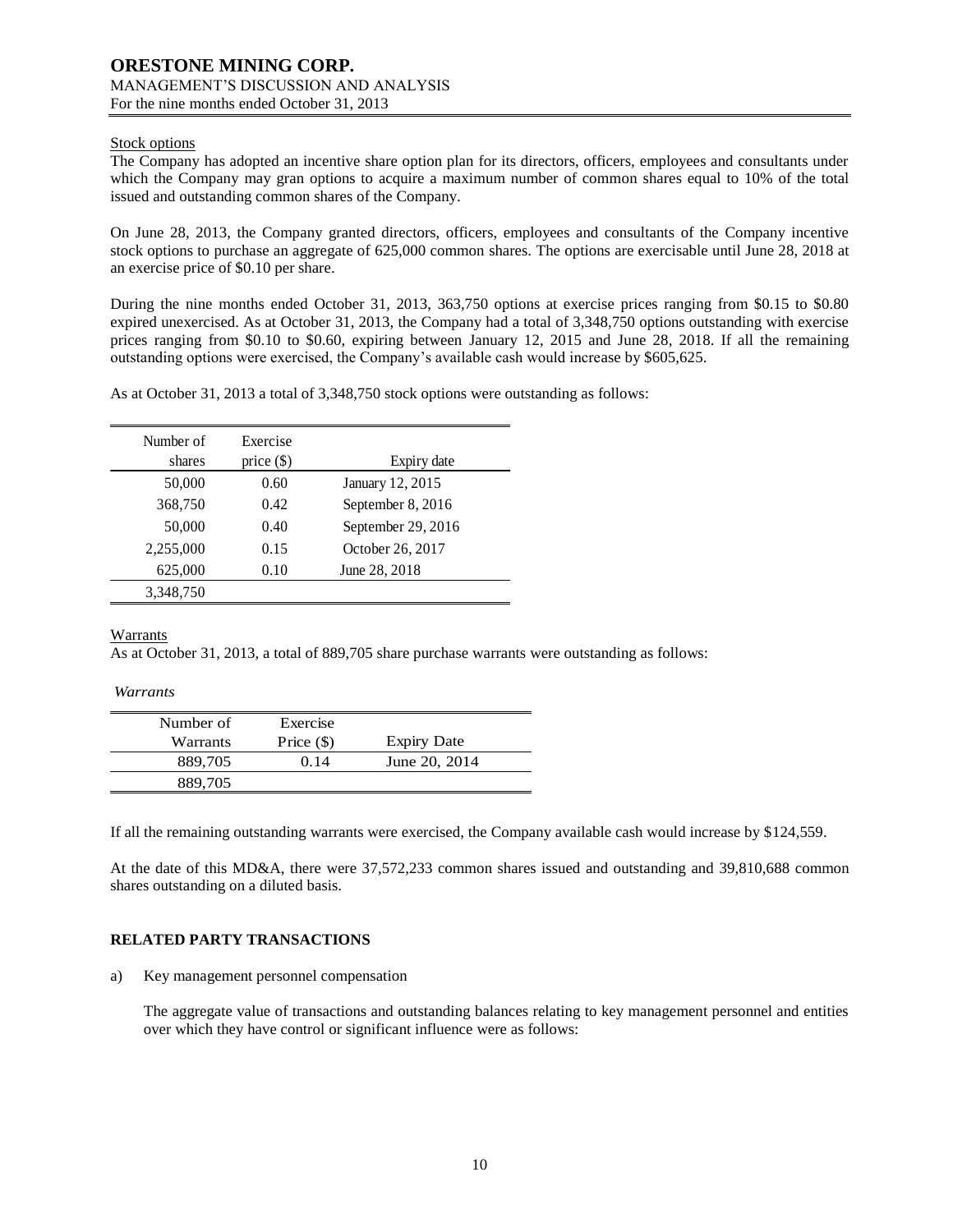### **ORESTONE MINING CORP.**

### MANAGEMENT'S DISCUSSION AND ANALYSIS

For the nine months ended October 31, 2013

|                              | October 31, | October 31, |
|------------------------------|-------------|-------------|
|                              | 2013        | 2012        |
|                              |             |             |
| Short-term employee benefits | 112,740     | 97,500      |
| Share-based payments         | 28,000      | 250,216     |
|                              | 140,740     | 347,716     |

#### b) Other related party transactions

|                                  |                     | Total charged as at |             | Balance outstanding as at |             |
|----------------------------------|---------------------|---------------------|-------------|---------------------------|-------------|
|                                  |                     | October 31,         | October 31. | October 31,               | January 31, |
| Amounts due to:                  | Service             | 2013                | 2012        | 2013                      | 2013        |
|                                  |                     |                     |             |                           | \$          |
| A public company with a director |                     |                     |             |                           |             |
| in common with the Company       | Rent                | 4.701               | 9.893       |                           |             |
| Officers and directors           | Consulting fees and |                     |             |                           |             |
|                                  | geological          |                     |             |                           |             |
|                                  | consulting fees     | 16,500              | 5.000       |                           | 10,000      |
|                                  |                     | 21.201              | 14.893      |                           | 10,000      |
|                                  |                     |                     |             |                           |             |

|                                     |         | Total charged as at |             | Balance outstanding as at |             |
|-------------------------------------|---------|---------------------|-------------|---------------------------|-------------|
|                                     |         | October 31.         | October 31. | October 31,               | January 31, |
| Amounts due from:                   | Service | 2013                | 2012        | 2013                      | 2013        |
|                                     |         |                     |             |                           |             |
| A public company with a director    |         |                     |             |                           |             |
| in common with the Company          | Rent    | 41,805              |             |                           |             |
| A private company controlled by a   |         |                     |             |                           |             |
| director of the Company (Note 4)    | Rent    | 8.793               |             | 10.795                    | 9,000       |
| A public company with a director in |         |                     |             |                           |             |
| common with the Company (Note       | Rent    | 8.793               |             | 7.707                     |             |
| 4)                                  |         |                     |             |                           |             |
|                                     |         | 59,394              |             | 18.502                    | 9.000       |

Amounts owing to/from related parties are non-interest bearing, unsecured, and have no fixed terms of repayment.

### **PROPOSED TRANSACTIONS**

The Company does not currently have any proposed transactions approved by the board of directors. All current transactions are fully disclosed in the financial statements for the nine months ended October 31, 2013.

### **OTHER ITEMS NOT RELATED TO ONGOING BUSINESS ACTIVITIES**

#### *Changes in the direction of business*

Since incorporation on April 30, 2007, the Company is and continues to be primarily in the exploration stage with respect to its mineral properties.

### **FINANCIAL INSTRUMENTS AND RISK MANAGEMENT**

The Company's financial instruments consist of cash, receivables, mineral tax credit recoverable, loans payable, accounts payable and due to related parties. The carrying value of these financial instruments approximates their fair value and are measured based on Level 1 of the fair value hierarchy. The Company's financial instruments are exposed to certain financial risks, including currency risk, credit risk, liquidity risk and interest risk.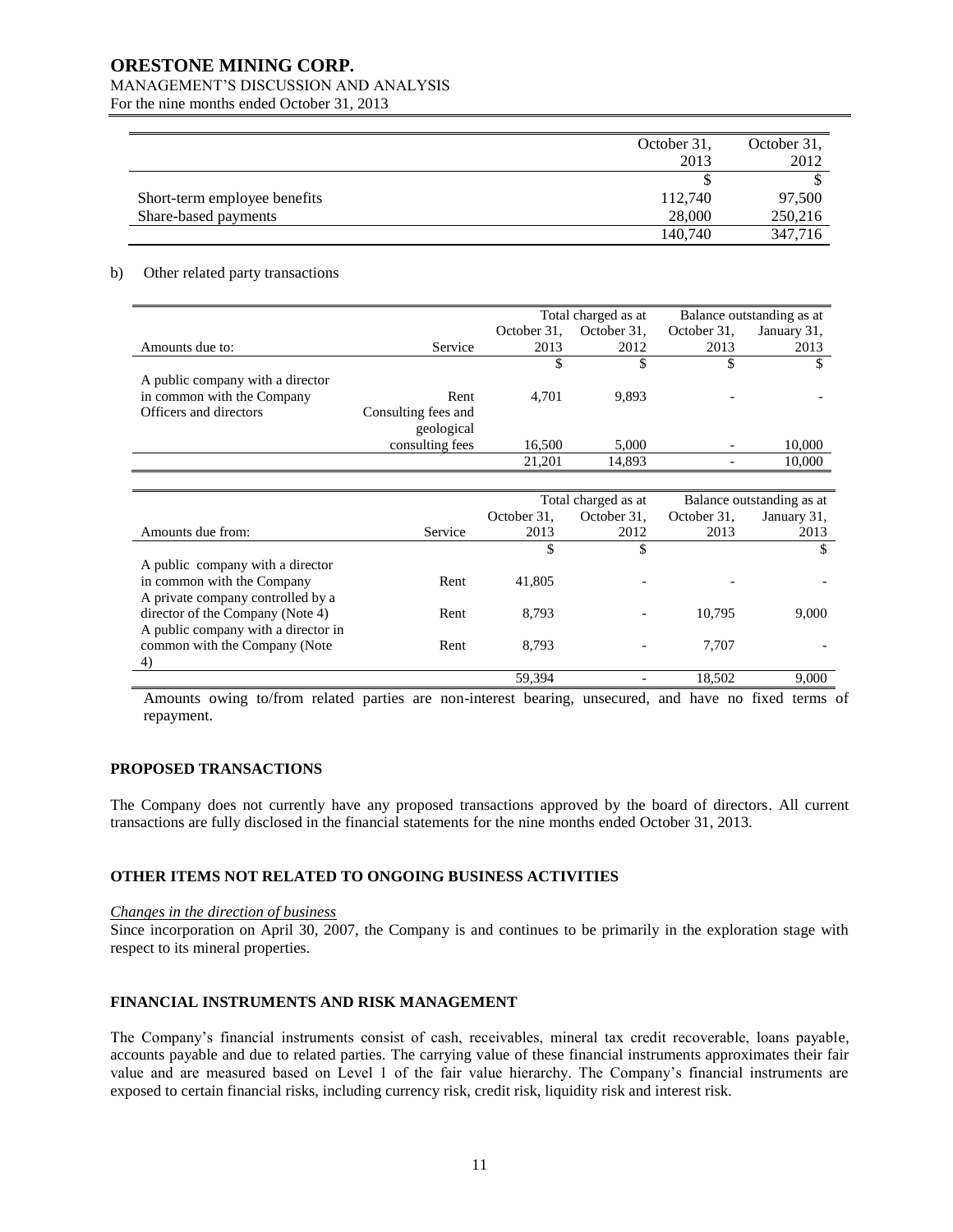### **Management of Financial Risk**

The Company's financial instruments are exposed to certain financial risks, which include credit risk, interest rate risk, liquidity risk, and market risk.

### *Credit Risk*

Credit risk is the risk that one party to a financial instrument will fail to fulfill an obligation causing the other party to incur a financial loss. The Company is exposed to credit risks arising from its cash holdings and receivables. The Company manages credit risk by placing cash with major Canadian financial institutions. Receivables are due from the Government of Canada and for reimbursements. Management believes that credit risk related to these amounts is low. As at October 31, 2013, the Company's maximum exposure to credit risk is the carrying value of its cash equivalents and accounts receivable.

#### *Interest Rate Risk*

Interest rate risk is the risk that an investment's value will change due to a change in the level of interest rates. The Company's exposure to interest rate risk relates to its ability to maintain the current rate of interest on its short-term investment.

### *Liquidity Risk*

Liquidity risk is the risk that the Company will not have sufficient funds to meet its financial obligations when they are due. To manage liquidity risk, the Company reviews additional sources of capital to continue its operations and discharge its commitments as they become due.

### *Market Risk*

Market risk is the risk that the fair value or future cash flows of a financial instrument will fluctuate because of changes in market prices. Market risk comprises three types of risk: currency risk, interest rate risk and price risk. The Company is not subject to currency risk as the functional currency is the Canadian dollar. The Company does not use any form of derivative or hedging instruments to reduce its foreign currency risk. The Company is not affected by price risk.

#### *Management of Industry Risk*

The Company is engaged primarily in the mineral exploration field and manages related industry risk issues directly. The Company is potentially at risk for environmental reclamation and fluctuations in commodity based market prices associated with resource property interests. Management is of the opinion that the Company addresses environmental risk and compliance in accordance with industry standards and specific project environmental requirements.

#### *Commodity Price Risk*

The ability of the Company to explore its mineral properties and the future profitability of the Company are directly related to the market price of gold and other precious metals.

#### **Management of Capital**

The Company manages its common shares, stock options and warrants as capital. The Company's objectives when managing capital are to safeguard the Company's ability to continue as a going concern in order to pursue the exploration of its mineral properties to maintain a flexible capital structure which optimizes the costs of capital at an acceptable risk.

The Company manages the capital structure and makes adjustments to it in light of changes in economic conditions and the risk characteristics of the underlying assets. To maintain or adjust the capital structure, the Company may attempt to issue new shares and, acquire or dispose of assets.

#### **ACCOUNTING ESTIMATES AND JUDGMENTS**

The preparation of the condensed consolidated interim financial statements requires management to make estimates and judgments and form assumptions that affect the reported amounts and other disclosures in these financial statements. The estimates and associated assumptions are based on historical experience and various other factors that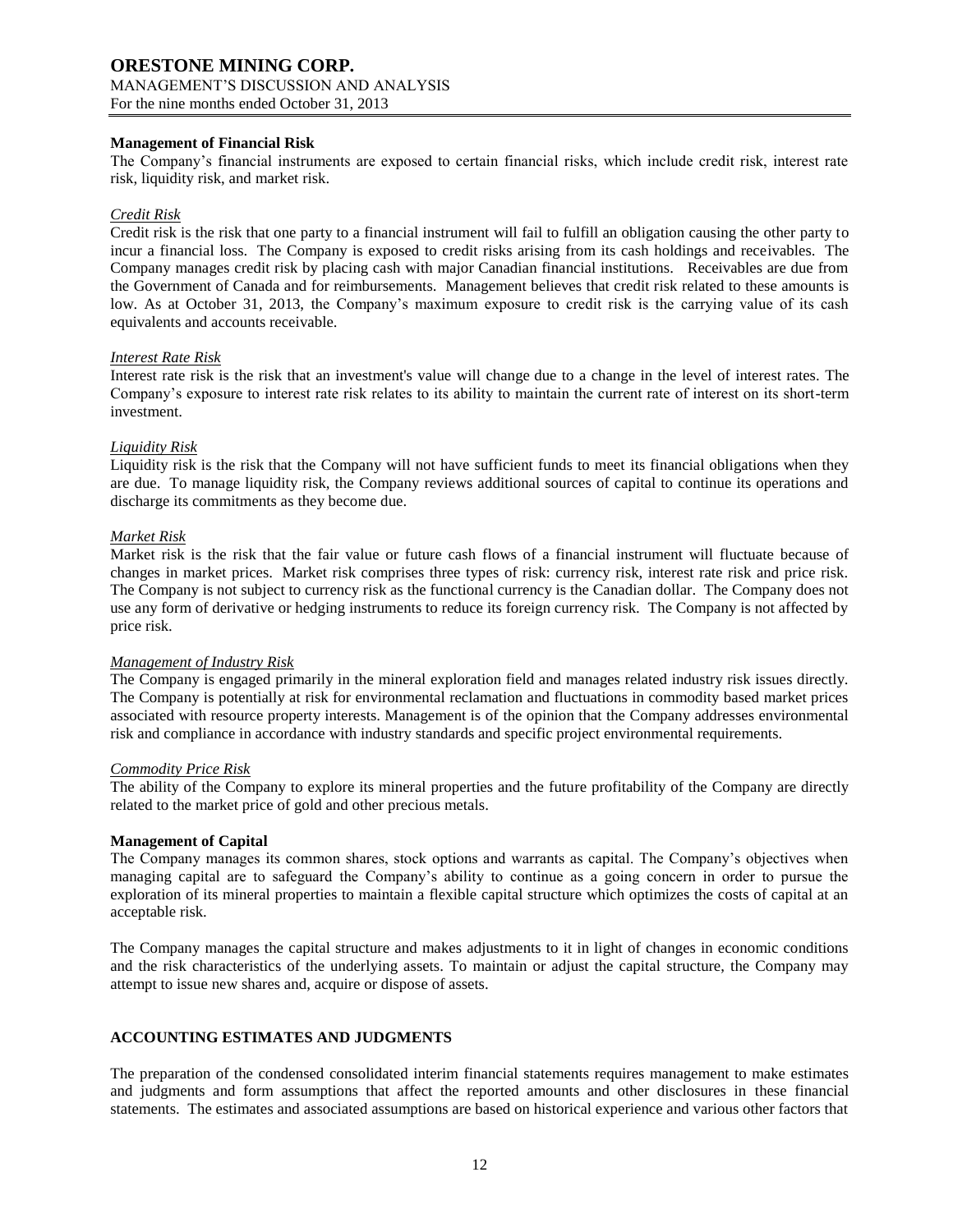are believed to be reasonable under the circumstances, the results of which form the basis of making the judgments about carrying values of assets and liabilities that are not readily apparent from other sources. Actual results may differ from these estimates under different assumptions and conditions.

The estimates and underlying assumptions are reviewed on an ongoing basis. Revisions to accounting estimates are recognized in the period in which the estimate is revised if the revision affects only that period or in the period of the revision and further periods if the review affects both current and future periods.

Critical accounting estimates are estimates and assumptions made by management that may result in material adjustments to the carrying amount of assets and liabilities within the next financial year. Critical estimates used in the preparation of these financial statements include, among others, the recoverability of accounts receivable and deferred income tax assets, impairment of assets, measurement of share-based payments and valuation of reclamation obligations.

Critical accounting judgments are accounting policies that have been identified as being complex or involving subjective judgments or assessments. Critical accounting judgments include the expected economic lives of and the estimated future operating results and net cash flows from exploration properties and equipment.

### **ADOPTION OF NEW AND REVISED STANDARDS AND INTERPRETATIONS**

Certain pronouncements were issued by the IASB for the IFRS Interpretations Committee that are mandatory for accounting periods beginning after January 1, 2012 or later periods.

The following new standards, amendments and interpretations that have not been early adopted in these financial statements, are not expected to have a material effect on the Company's future results and financial position:

- a) IFRS 10 Consolidated Financial Statements (New; to replace consolidation requirements in IAS 27 (as amended in 2008) and SIC-12);
- b) IFRS 11 Joint Arrangements (New; to replace IAS 31 and SIC-13);
- c) IFRS 12 Disclosure of Interests in Other Entities (New; to replace disclosure requirements in IAS 27 (as amended in 2008), IAS 28 (as revised in 2003) and IAS 31);
- d) IFRS 13 Fair Value Measurement (New; to replace fair value measurement guidance in other IFRSs);
- e) IAS 19 Employee Benefits (Amended in 2011);
- f) IAS 27 Separate Financial Statements (Amended in 2011);
- g) IAS 28 Investments in Associates and Joint Ventures (Amended in 2011); and
- h) IFRIC 20 Stripping Costs in the Production Phase of a Surface Mine (New).

The Company anticipates that the application of the above new and revised standards, amendments and interpretations will have no material impact in its results and financial position.

### **OTHER MD&A DISCLOSURE REQUIREMENTS**

#### Information available on SEDAR:

As specified by National Instrument 51-102, Orestone advises readers of this MD&A that important additional information about the Company is available on the SEDAR website (www.sedar.com).

#### Disclosure by venture issuer without significant revenue

An analysis of the material components of the Company's general and administrative expenses is disclosed in the financial statements to which this MD&A relates. An analysis of the material components of the mineral property and deferred exploration costs of the Company's mineral properties for its first two completed financial years is disclosed in Note 6 to the financial statements to which this MD&A relates.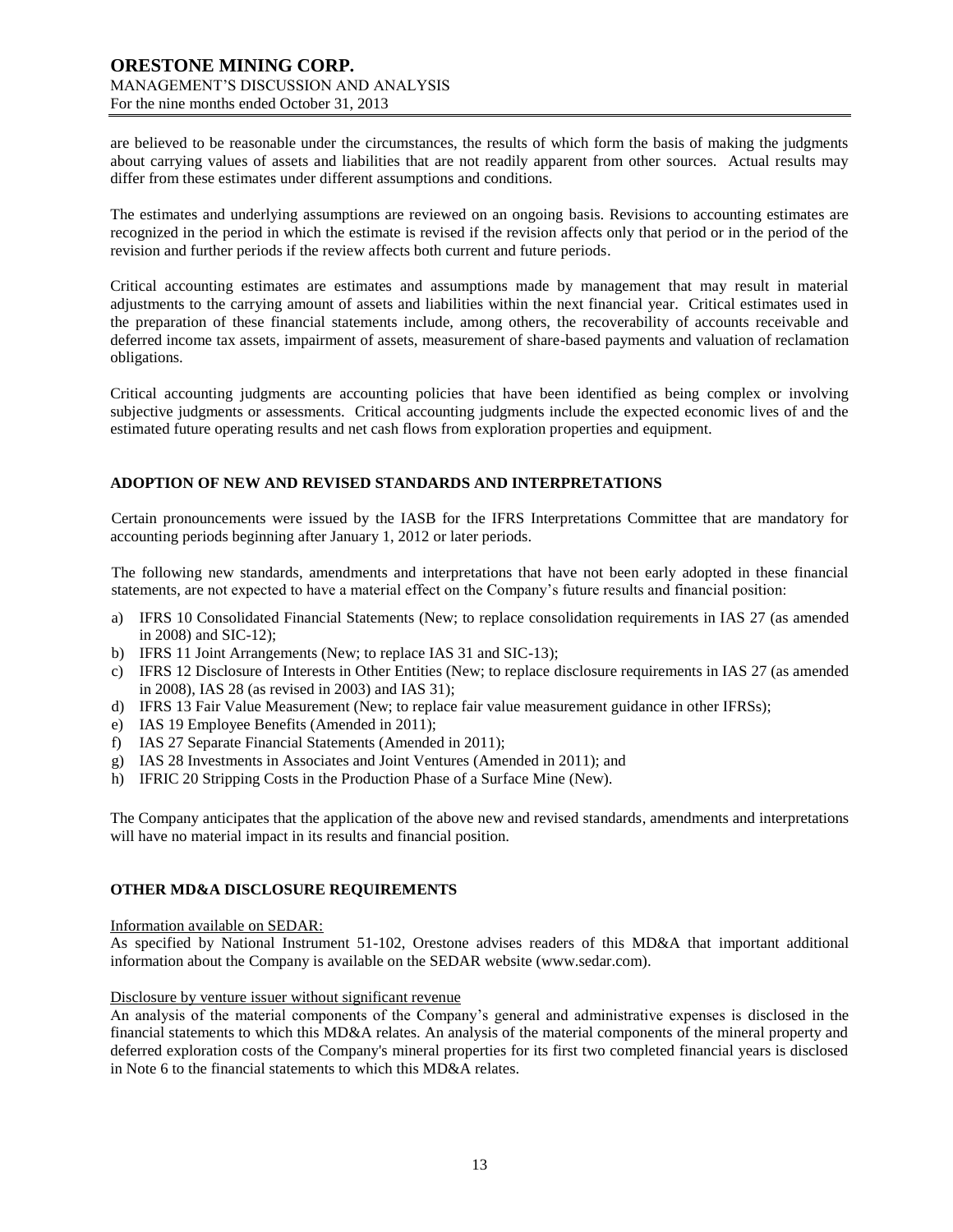### Going concern issue

The Company is in the exploration stage and has no revenue or income from operations. The Company has limited capital resources and has to rely upon the sale of equity and/or debt securities for cash required for exploration and development purposes, for acquisitions and to fund the administration of the Company. Since the Company does not expect to generate any revenues from operations in the near future, it must continue to rely upon the sales of its equity or debt securities or joint venture agreements to raise capital. It follows that there can be no assurance that financing, whether debt or equity, will be available to the Company in the amount required by the Company at any particular time or for any period and that such financing can be obtained on terms satisfactory to the Company.

The Company's financial statements have been prepared on a going concern basis which assumes that the Company will be able to realize its assets and discharge its liabilities in the normal course of business for the foreseeable future. The continuing operations of the Company are dependent upon its ability to obtain the necessary financing to meet its ongoing commitments and further its mineral exploration programs.

The Company may encounter difficulty sourcing future financing in light of the recent economic downturn. The current financial equity market conditions and the inhospitable funding environment make it difficult to raise capital through the private placements of shares. The junior resource industry has been severely affected by the world economic situation as it is considered speculative and high-risk in nature, making it even more difficult to fund. While the Company is using its best efforts to achieve its business plans by examining various financing alternatives, there is no assurance that the Company will be successful with any financing ventures.

### Evaluation of Disclosure Controls and Procedures

Disclosure controls and procedures are designed to provide reasonable assurance that all relevant information is gathered and reported to senior management, including the Company's Chief Executive Officer and Chief Financial Officer, on a timely basis so that appropriate decisions can be made regarding public disclosure. Management of the Company, with the participation of the Chief Executive Officer and Chief Financial Officer, has evaluated the effectiveness of the Company's disclosure controls and procedures as at October 31, 2013, as required by Canadian securities law. Based on that evaluation, the Chief Executive Officer and the Chief Financial Officer have concluded that, as of October 31, 2013, the disclosure controls and procedures were effective to provide reasonable assurance that information required to be disclosed in the Company's annual filings and interim filings (as such terms are defined under National Instrument 52-109 Certification of Disclosure in Issuer's Annual and Interim Filings) and other reports filed or submitted under Canadian securities laws were recorded, processed, summarized and reported within the time period specified by those laws and that material information was accumulated and communicated to management of the Company, including the Chief Executive Officer and the Chief Financial Officer, as appropriate to allow for accurate disclosure to be made on a timely basis.

#### Changes in Internal Control over Financial Reporting

Internal control over financial reporting is a process designed to provide reasonable assurance regarding the reliability of financial reporting and the preparation of financial statements for external purposes in accordance with IFRS. The Chief Executive Officer and Chief Financial Officer have concluded that there has been no change in the Company's internal control over financial reporting during the period ended October 31, 2013 that has materially affected, or is reasonably likely to materially affect, the Company's internal control over financial reporting. As of October 31, 2013, the Company's internal control over financial reporting was effective.

#### Cautionary Statement

This document contains "forward-looking statements" within the meaning of applicable Canadian securities regulations. All statements other than statements of historical fact herein, including, without limitation, statements regarding exploration results and plans, and the Company's other future plans and objectives, are forward-looking statements that involve various risks and uncertainties. Such forward-looking statements include, with limitation, (i) estimates of exploration investment and scope of exploration programs, and (ii) estimates of stock-based compensation expense. There can be no assurance that such statements will prove to be accurate, and future events and actual results could differ materially from those anticipated in such statements. Important factors that could cause actual results to differ materially from our expectations are disclosed in the Company's documents filed from time to